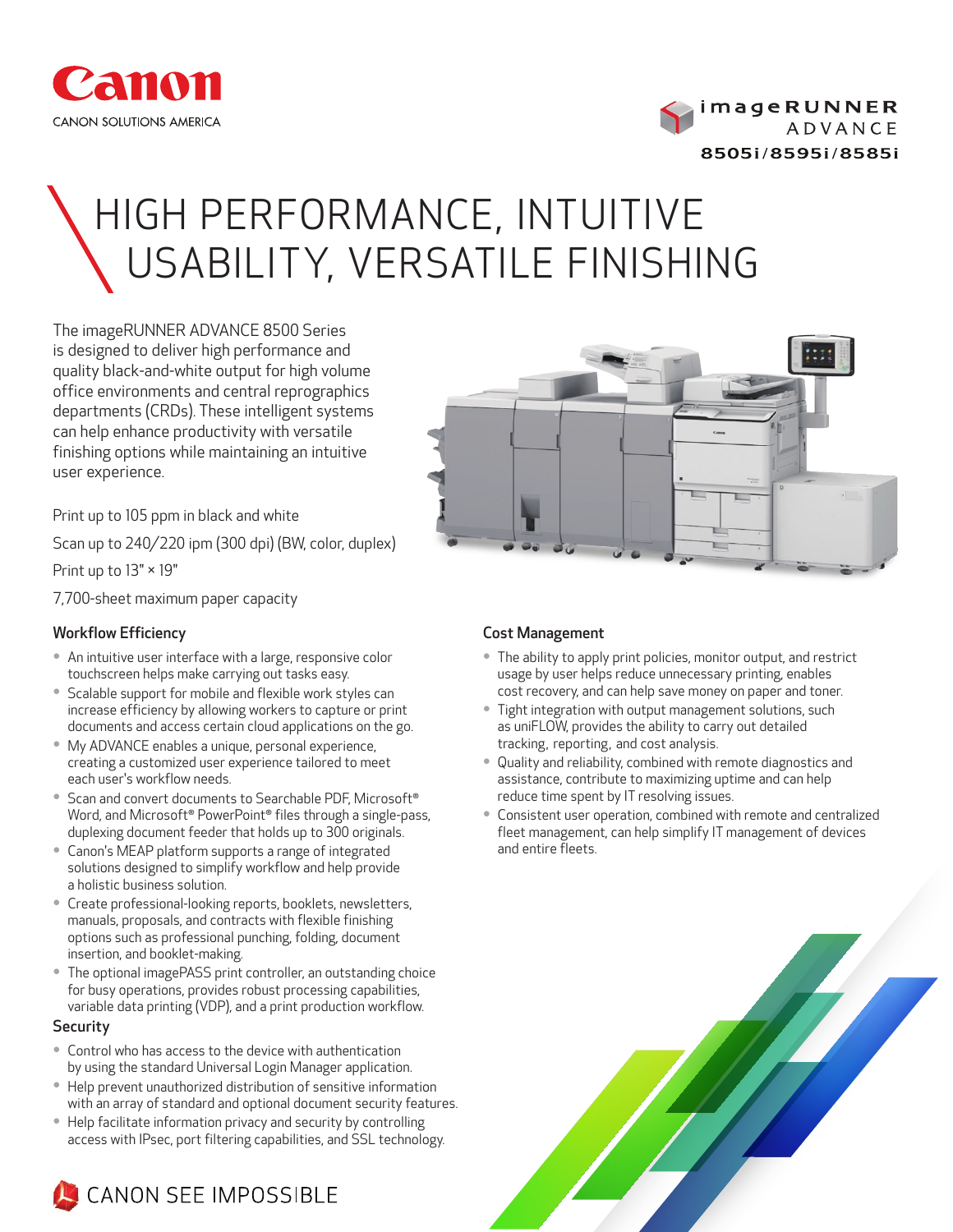# Device and Fleet Management

- The ability to pre-configure devices makes installation easy and fleet management is simplified with the ability to synchronize settings across multiple devices.
- Canon's device management tools give you a centralized point of control across your entire fleet, including the ability to check device status and consumables, turn off devices remotely, capture meter readings, as well as manage address books and printer drivers.
- Standard Genuine Adobe® PostScript® and PCL<sup>®</sup> support integration with enterprise applications and legacy systems to help streamline business processes.

# Quality and Reliability

- Canon's signature reliability and engine technologies contribute to consistent high-quality output to help meet the needs of busy offices and Central Reprographics Departments (CRDs)/In-plant Printers.
- Outstanding imaging technologies and toner allow for consistently striking images in rich black-and-white tones and 1200-dpi print resolution.
- Designed to achieve maximum uptime with status notifications to help keep supplies replenished, intuitive user maintenance videos, the ability to replace toner on the fly, and automatic job rerouting (with optional solutions).

# **Sustainability**

- Fusing technologies, pO toner, and innovative sleep mode features help lower overall energy consumption.
- Help minimize waste with default two-sided printing, Secure Printing, and the ability to hold print jobs, preview them and change print settings at the device, helping to achieve the results you want the first time.
- ENERGY STAR<sup>®</sup> certified and rated EPEAT<sup>®</sup> Gold.

# Configuration



\* Staple Finisher-V1 and Booklet Finisher-V1 are not compatible with Document Insertion Unit-J1, Multi Function Professional Puncher-A1, and Paper Folding Unit-J1.

\*\* Upright control panel standard on imageRUNNER ADVANCE 8505i and 8595i models. The imageRUNNER ADVANCE 8585i comes standard with a flat control panel. An optional upright control panel is available.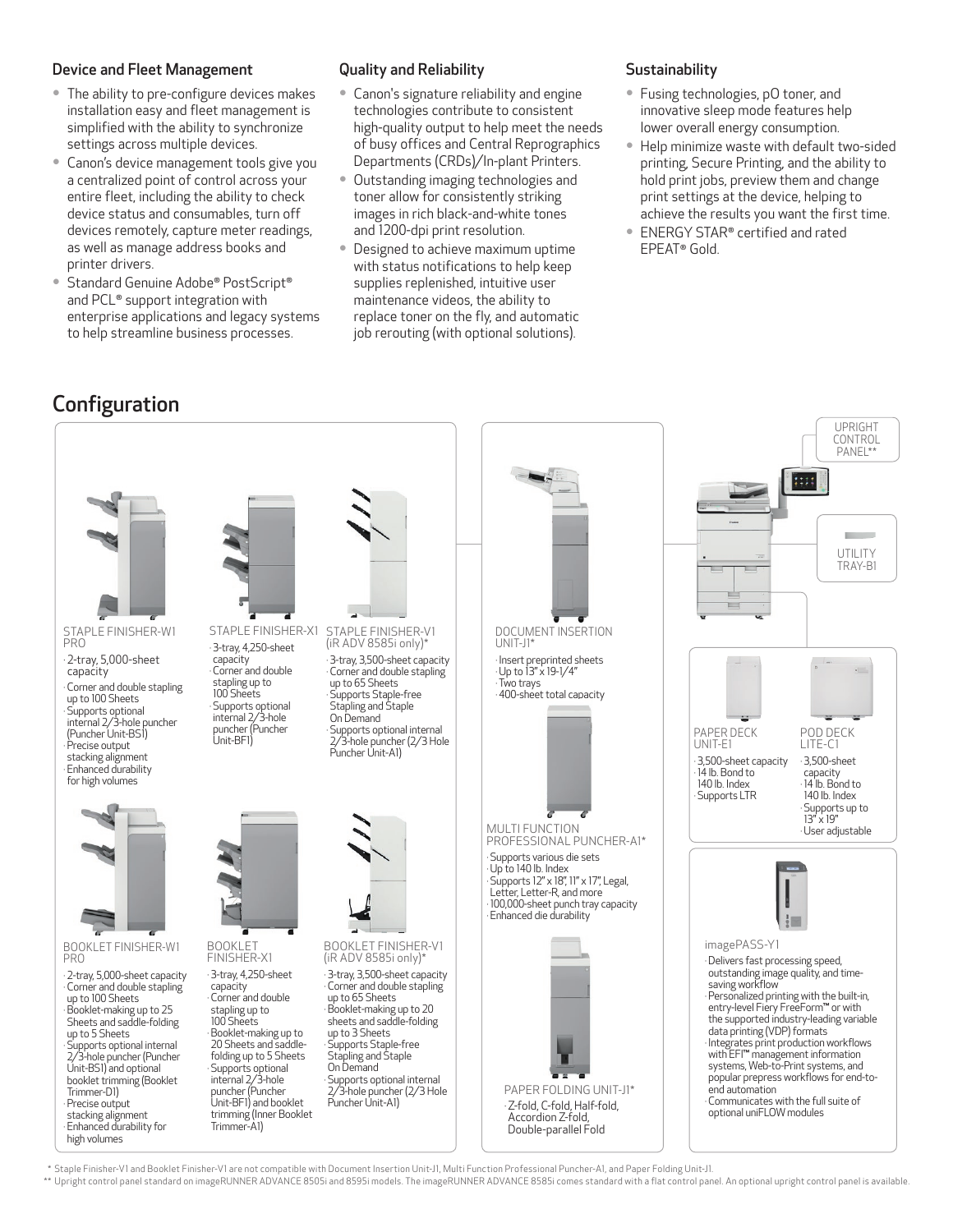#### Main Unit

Type Monochrome Laser Multifunctional Core Functions Standard: Print, Copy, Scan, Send, Store<br>Optional: Fax Optional: Processor Canon Dual Custom Processor (Shared) Control Panel Standard for iR ADV 8585i: 10.1" TFT LCD WSVGA Color Flat-panel Standard for iR ADV 8595i, 8505i: 10.4" TFT LCD SVGA Color Upright-panel Optional for iR ADV 8585i: 10.4" TFT LCD SVGA Color Upright-panel Memory 3.0 GB RAM Hard Disk Drive Standard: 250 GB<br>Maximum: 1 TR Maximum **Interface Connection**<br>Network 10 1000Base-T/100Base-TX/10Base-T, Wireless LAN (IEEE 802.11 b/g/n) Others Standard: USB 2.0 x2 (Host), USB 3.0 x1 (Host), USB 2.0 x1 (Device) Optional: Serial Interface, Copy Control Interface Paper Sources (LTR, 20 lb. Bond) Standard: Dual 1,500-sheet Paper Drawers, Dual 550-sheet Paper Cassettes, 100-sheet Stack Bypass Optional: 3,500-sheet Paper Deck (POD DECK LITE-C1 or PAPER DECK UNIT-E1) Paper Capacity (LTR, 20 lb. Bond)<br>Standard: 4,200 Sheets Standard: 4,200 Sheets<br>Maximum: 7700 Sheets 7,700 Sheets Paper Output Capacity (LTR, 20 lb. Bond) With External Finishers (-V1): 3,500 Sheets With External Finishers (-X1): 4,250 Sheets With External Finishers (-W1 PRO): 5,000 Sheets Finishing Capabilities With External Finishers: Collate, Group, Offset, Staple, Booklet, Booklet Trimming, Hole Punch, Professional Hole Punch, Document Insertion, Folding (C, Z, Half, Accordion Z, Double-parallel) Supported Media Types Paper Drawers  $(1/2)$ : Thin, Plain, Recycled, Color, Heavy, Pre-punched, Letterhead, Bond Paper Cassettes (3/4): Thin, Plain, Recycled, Color, Heavy, Pre-punched, Letterhead, Bond, Tab1 Stack Bypass: Thin, Plain, Recycled, Color, Heavy, Pre-punched, Bond, Transparency, Labels, Letterhead, Tab, Tracing<sup>2</sup> POD DECK LITE-C1: Thin, Plain, Recycled, Color, Heavy, Pre-punched, Letterhead, Bond, Transparency, Labels, Tab PAPER DECK UNIT-E1: Thin, Plain, Recycled, Color, Heavy, Pre-punched, Letterhead, Bond Supported Media Sizes Paper Drawers  $(1/2)$ : Letter Paper Cassettes 13" x 19", 12-5/8" x 17-11/16", 12" x 18",  $(3/4):$ 11" x 17", Legal, Letter, Letter-R, Executive, Statement-R, Custom Size (5-1/2" x 7-1/8" to 13" x 19-1/4") Stack Bypass: 13" x 19", 12-5/8" x 17-11/16", 12" x 18", 11" x 17", Legal, Letter, Letter-R, Executive, Statement-R, Custom Size (4 x 5-7/8" to 13" x 19-1/4"), Free Size (4" x 7-1/4" to 13" x 19-1/4") POD DECK LITE-C1: 13" x 19", 12-5/8" x 17-11/16", 12" x 18", 11" x 17", Legal, Letter, Letter-R, Executive, Statement-R, Custom Size (5-1/2" x 7-1/8" to 13" x 19-1/4") PAPER DECK UNIT-E1: Letter

#### Supported Media Weights Pap

| Paper Decks/                                                      | 14 lb. Bond to 80 lb. Cover   |
|-------------------------------------------------------------------|-------------------------------|
| Cassettes:                                                        | (52 to 220 g/m <sup>2</sup> ) |
| Stack Bypass:                                                     | 14 lb. Bond to 140 lb. Index  |
|                                                                   | (52 to 256 g/m <sup>2</sup> ) |
| Duplexing:                                                        | 14 lb. Bond to 80 lb. Cover   |
|                                                                   | (52 to 220 g/m <sup>2</sup> ) |
| Warm-up Time <sup>3</sup>                                         |                               |
| $\Gamma_{\text{max}}$ $\Gamma_{\text{max}}$ $\Gamma_{\text{max}}$ |                               |

From Power On: 60 Seconds or Less From Sleep Mode: 60 Seconds or Less

#### Dimensions (W x D x H)

| 8595i/8505i:  | $(1481$ mm x 770 mm x 1252 mm) |
|---------------|--------------------------------|
|               |                                |
| <b>iR ADV</b> | 58-3/8" x 30-3/8" x 49-1/4"    |
|               | (670 mm x 779 mm x 1220 mm)    |
| iR ADV 8585i: | 26-3/8" x 30-5/8" x 48"        |
|               |                                |

#### Installation Space (W) Fully Configured: 161-3/8" x 63-5/8" (4098 mm x 1617 mm) (POD DECK LITE-C1 + BOOKLET FINISHER-W1 PRO + DOCUMENT INSERTION UNIT-N1 + PAPER FOLDING UNIT-J1 + BOOKLET TRIMMER-D1):

# Weight<br>iR ADV 8585i:

Approx. 520.3 lb. (237 kg)<sup>4</sup> iR ADV 8595i/8505i: Approx. 529.1 lb. (240 kg)4

#### Print Specifications

#### Print Speed

| Up to 85 ppm (Letter)           |
|---------------------------------|
| Up to 67 ppm (Letter-R)         |
| Up to 57 ppm (Legal)            |
| Up to 43 ppm $(11" \times 17")$ |
| Up to 95 ppm (Letter)           |
| Up to 73 ppm (Letter-R)         |
| Up to 60 ppm (Legal)            |
| Up to 49 ppm $(11" \times 17")$ |
| Up to 105 ppm (Letter)          |
| Up to 81 ppm (Letter-R)         |
| Up to 63 ppm (Legal)            |
| Up to 53 ppm (11" x 17")        |
|                                 |

#### Print Resolution

1200 dpi x 1200 dpi, 600 dpi x 600 dpi Standard Page Description Languages

UFR II, PCL6, Adobe PS 3

#### Direct Print

Available from USB, Advanced Box, Remote UI, and Web Access<sup>5</sup>

#### Supported File Types

PDF, TIFF, JPEG, EPS,6 XPS

# Printing from Mobile and Cloud

A range of software and MEAP-based solutions are available to provide printing from mobile devices or Internet-connected devices and cloud-based services depending on your requirements. Fonts

| PCL fonts: | 93 Roman, 10 Bitmap fonts, 2 OCR<br>fonts, Andalé Mono WT J/K/S/T<br>(Japanese, Korean, Simplified<br>and Traditional Chinese)7 |
|------------|---------------------------------------------------------------------------------------------------------------------------------|
| PS fonts:  | 136 Roman                                                                                                                       |

#### Operating System<sup>8</sup>

| UFRII: | Server 2003/Server 2003 R2Vista/Server<br>2008/Windows 7/Server 2008 R2/Windows<br>8/Server 2012/Windows 8.1/Server 2012<br>R2/Windows 10, MAC OS X (10.5.8 or later) |
|--------|-----------------------------------------------------------------------------------------------------------------------------------------------------------------------|
| --     |                                                                                                                                                                       |

PCL: Server 2003/Server 2003 R2Vista/Server 2008/Windows 7/Server 2008 R2/Windows 8/Server 2012/Windows 8.1/Server 2012 R2/Windows 10 PS: Server 2003/Server 2003 R2Vista/Server

2008/Windows 7/Server 2008 R2/Windows 8/Server 2012/Windows 8.1/Server 2012 R2/Windows 10, MAC OS X (10.5.8 or later)

# Copy Specifications

#### Copy Speed

| iR ADV 8585i: Up to 85 ppm (Letter) |
|-------------------------------------|
| Up to 67 ppm (Letter-R)             |
| Up to 57 ppm (Legal)                |
| Up to 43 ppm $(11" \times 17")$     |

#### Up to 49 ppm (11" x 17") iR ADV 8505i: Up to 105 ppm (Letter) Up to 81 ppm (Letter-R) Up to 63 ppm (Legal) Up to 53 ppm (11" x 17") First-Copy-Out Time As Fast as 2.7 Seconds Copy Resolution Reading: 600 dpi x 600 dpi Printing: 1200 dpi x 1200 dpi Multiple Copies Up to 9,999 copies Magnification 25%-400% (1% Increments) Preset Reductions 25%, 50%, 64%, 73%, 78%

iR ADV 8595i: Up to 95 ppm (Letter)

Up to 73 ppm (Letter-R) Up to 60 ppm (Legal)

Preset Enlargements 121%, 129%, 200%, 400%

#### Basic Copy Features

Preset Reduction/Enlargement Ratios by Area, Paper Setting, Previous Settings, Favorite Settings, Finishing, Two-Sided, Density Adjustment, Original Type Selection, Interrupt Mode, Setting Confirmation/Cancel

#### Special Copy Features

Book to Two Pages, Two-sided Original, Finishing, Booklet, Job Build, N on 1, Add Cover, Insert Sheets, Different Size Originals, Density Adjustment, Original Type Selection, Transparency Cover Sheets, Page Numbering, Copy Set Numbering, Sharpness, Erase Frame, Secure Watermark, Print Date, Shift, Gutter, Print & Check, Negative/Positive, Repeat Images, Merge Job Blocks, Job Done Notice, Mirror Image, Print on Tab, Store in Mail Box, Superimpose Image, Cascade Copy, Copy ID Card, Detect Feeder Multi Sheet Feed, Free Size Original

#### Scan Specifications

#### Type

Color Platen and Single-pass Duplexing Automatic Document Feeder

### Document Feeder Paper Capacity

300 Sheets (20 lb. Bond)

# Document Feeder Supported Media Sizes

11" x 17", Legal, Letter, Letter-R, Statement, Statement-R

# **Document Feeder Supported Media Weights**<br>BW Original: 13 lb. Bond to 80 lb. Cover (50

BW Original: 13 lb. Bond to 80 lb. Cover (50 to 220 g/m2)<br>CL Original: 17 lb. Bond to 80 lb. Cover (64 to 220 g/m2) 17 lb. Bond to 80 lb. Cover (64 to 220 g/m2)

#### Platen Acceptable Originals

Sheet, Book, 3-Dimensional Objects [Up to 4.4 lb. (2kg)]

#### Pull Scan

Color Network ScanGear2 for both Twain and WIA Supported OS: Windows Vista/7/8/8.1/10/Windows Server 2003/Server 2003 R2/Server 2008/Server 2008 R2/Server 2012/ Server 2012 R2

#### Scan Resolution

600 x 600 dpi, 400 x 400 dpi, 300 x 300 dpi, 200 x 400 dpi, 200 x 200 dpi, 200 x 100 dpi, 150 x 150 dpi, 100 x 100dpi

#### Scan to Mobile Devices and Cloud-based Services

A range of solutions is available to provide scanning to mobile devices or and cloud-based services depending on your requirements.

#### Scan Speed (Letter)

| 120 ipm (300 dpi)/120 ipm (600 dpi) |
|-------------------------------------|
|                                     |
| 120 ipm (300 dpi)/60 ipm (600 dpi)  |
|                                     |
|                                     |
| 240 ipm (300 dpi)/150 ipm (600 dpi) |
|                                     |
| 220 ipm (300 dpi)/60 ipm (600 dpi)  |
|                                     |
|                                     |
|                                     |

# Send Specifications

#### **Destination**

E-mail/Internet Fax (SMTP), SMB, FTP, WebDAV, Mail Box, Super G3 Fax (Optional), IP Fax (Optional)